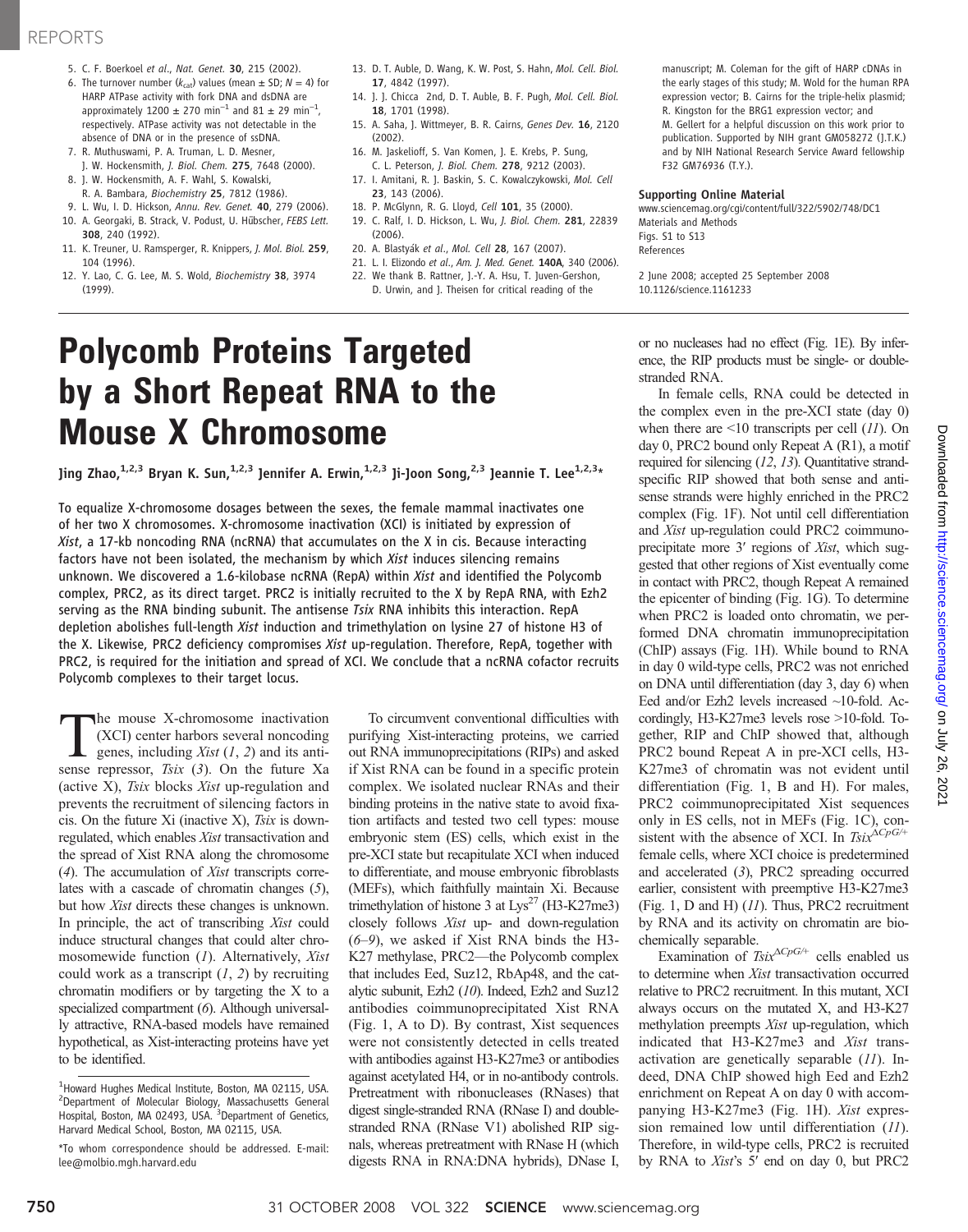transfers to chromatin and catalyzes H3-K27me3 only after differentiation is triggered. These events occur before Xist transactivation.

Note that PRC2 preferentially associates with Repeat A across all time points (Fig. 1G), although PRC2 should theoretically coimmunoprecipitate all regions of an intact Xist molecule during native RIP, regardless of which RNA domain binds

Fig. 1. The PRC2 complex contains Xist. (A) Map of Xist. (B to D) RIP in indicated cells.  $\alpha$ , antibodies. (E) Effects of RNase pretreatment on RIP signals. (F) Strandspecific RIP at R1 by realtime PCR, normalized to input RNA. Error bar, 1 SD. (G) Quantitative RIP by real-time PCR at positions R1 to R5. (H) DNA ChIP using indicated antibodies, shown as a fraction of input and standardized to normal IgG ChIP. Day 0, d0, and so on.



PRC2. To undertake higher-resolution analysis, we performed Xist-strand quantitative polymerase chain reaction (PCR) between Xist promoters P1 and P2 in ES cells and observed RNA levels at R7 and R8 three to four times as great as at R6 and R9 (Fig. 2, A and B). During differentiation, Xist up-regulated >100-fold in females but be-

Quantitative differences at R6 to R9 hinted at a novel promoter activity. Indeed, RNA fluorescence in situ hybridization (FISH) detected a pinpoint signal on day 0 (Fig. 2D). Northern analysis revealed a ~1.6-kb transcript, with no obvious antisense counterparts other than known processed Tsix transcripts (Fig. 2E) (14). Rapid amplification of cDNA 3′ ends (3′ RACE) de-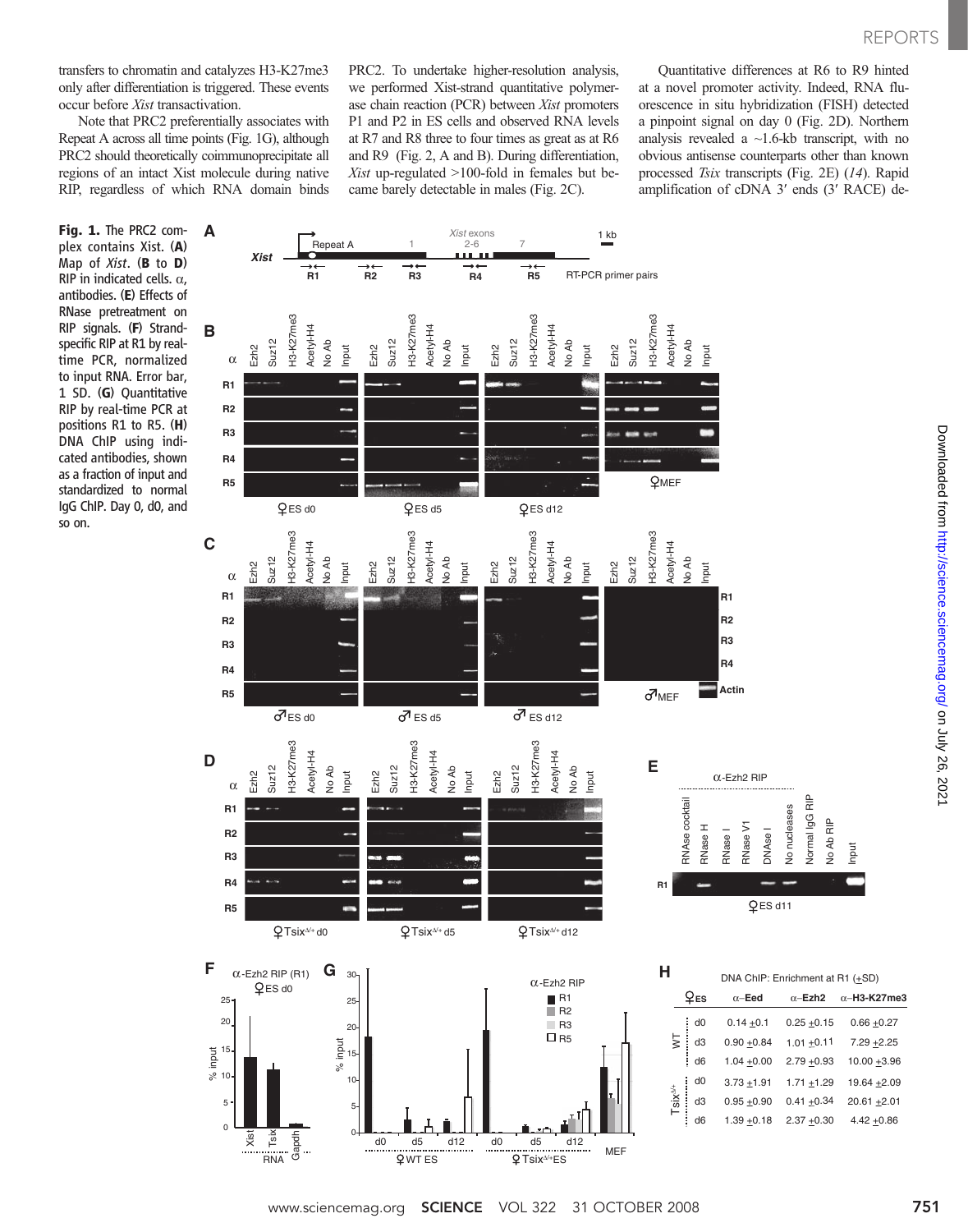### REPORTS

fined its terminus at base pair (bp) 1948 downstream of P1 (Fig. 2F), which implied a transcription start site at ~bp 300. Luciferase reporter assays confirmed promoter activity within bp 79 to 320, appearing equally active in pre- and post-XCI cells, whereas P1 activity increased upon XCI (Fig. 2G). Competitive reverse transcription PCR (RT-PCR) previously revealed ~10 absolute copies of sense RNA in this region in day 0 female ES cells (11). The current stoichiometric data implied that three or four copies derive from full-length *Xist* and six or seven from Repeat A

Fig. 2. A small RNA within  $Xist$ . (A) Map of RepA and the 5′ end of Xist. (B and C). Strandspecific real-time PCR quantifies RNA copies at R6 to R9 in ES cells (B) or MEFs (C), normalized to standard curve. (D) RNA FISH using RepA probe. (E) Northern analysis of RepA and Tsix (5′ and 3′ positions). (F) <sup>3</sup>′ RACE of RepA. (G) Transient transfection of luciferase reporter constructs comparing RepA (bp 79 to 320) versus Xist P1 promoters, each normalized to vector control. P, Student's t tests in indicated pairwise comparisons. (H) DNA FISH of RepA transgenic female ES cells. Xist P1 promoter is not in transgenes. Arrows, transgene. Tsix detected by pSx7. (I) Quantitative RIP in representative clones B5 and  $C5 \pm$  doxycycline induction. No-antibody controls yielded no detectable RNA.

(Fig. 2B). Upon differentiation, Xist levels increased ~100-fold (Fig. 2C), whereas Repeat A levels increased 1.8-fold (Fig. 2E). Thus, Repeat A produces a small internal transcript, present in both male and female cells before XCI, but restricted to females after XCI. We designate the transcript "RepA" for Repeat A.

To test whether PRC2 is actually recruited by RepA, we generated doxycycline-inducible RepA transgenic female ES cells (Fig. 2H) and asked whether RepA could target PRC2 to ectopic autosomal sites independently of Xist. Indeed, for two clones (B5 and C5) of low transgene copy number, doxycycline induction resulted in about a threefold increase in RepA and commensurate increases in PRC2 binding (Fig. 2I). Thus, RepA is sufficient to recruit PRC2 in vivo without Xist, and recruitment depends on RepA transcription and/or RNA.

Does RepA RNA directly bind PRC2? To investigate, we tested whether RepA RNA oligomers could shift PRC2 in vitro in an electrophoretic mobility shift assay (EMSA). RepA comprises 7.5 tandem repeats of a 28-nucleotide (nt) se-

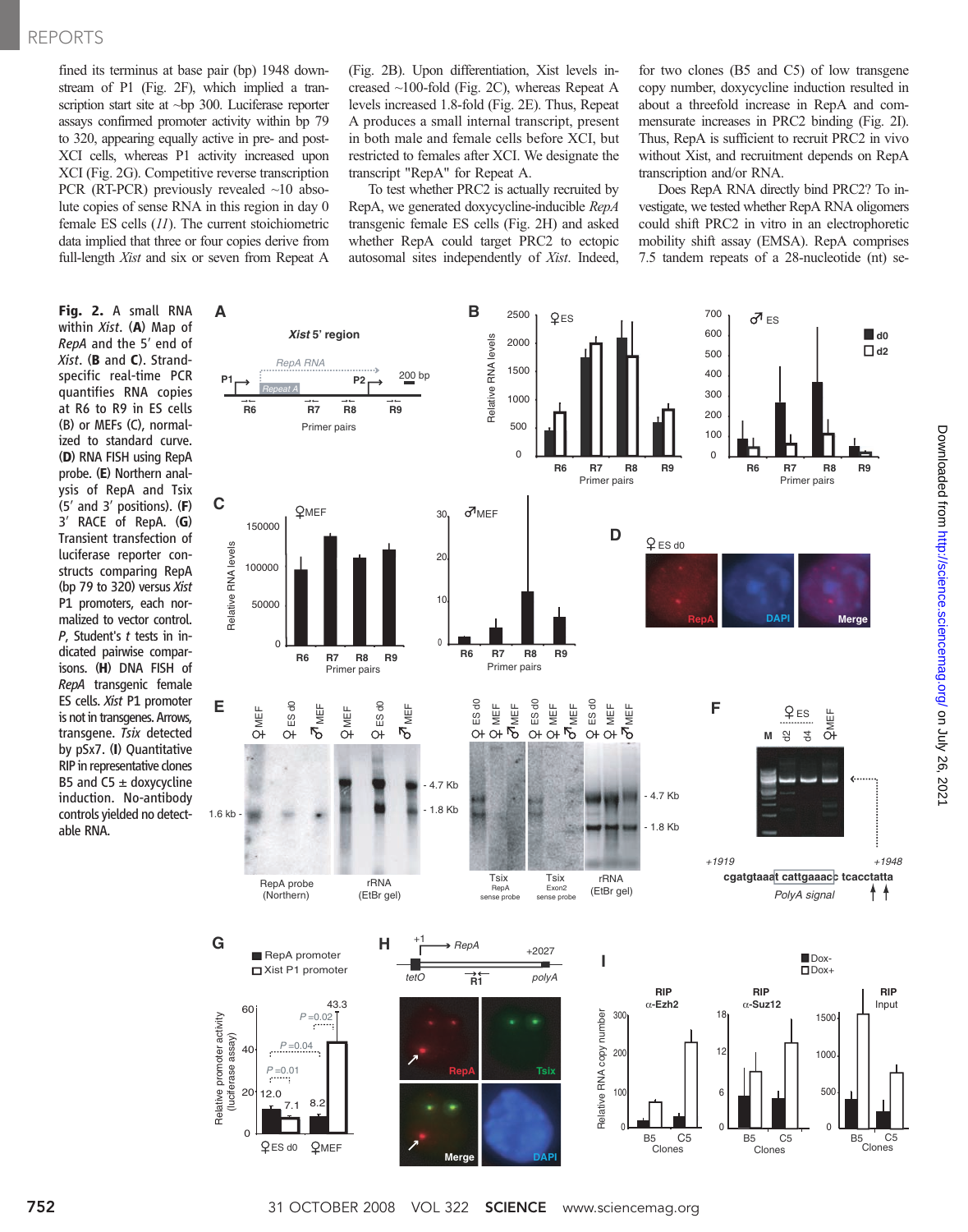quence that folds into two conserved stem-loop structures (13) (Fig. 3A). A specific RNA-protein complex was observed when ES cell nuclear extract was incubated with wild-type sense probe (Fig. 3, B and C). It is noteworthy that a specific complex was also seen with antisense RNA, which harbors complementary stem-loop structures. In both cases, RNA-protein interactions were disrupted by excess cold wild-type, but not mutant or random, competitors. No shift was observed with a mutant probe lacking the conserved stemloop structures or with random RNA oligomers

Fig. 3. RepA RNA directly binds PRC2 in vitro. (A) One Repeat A unit. WT, wild-type sense; mut, mutated; and AS, antisense. DsI and DsII, randomized Xist sequences. (B) EMSA using female ES cell nuclear extract (NE). Comp, competitors at 500× molar excess. Arrow, sense shift; arrowhead, antisense shift. (C) Antisense binding competed by sense RNAs but not nonspecific RNAs. (D) EMSA supershifts (\*) with antibodies against Ezh2. (E) EMSA using recombinant hPRC2 (sub)complexes. fEzh2, Drosophila Ezh2. (F) hPRC2 bound by antisense but not by randomized probes.

(DsI and DsII). Therefore, a specific factor in ES cell nuclei binds RepA and Tsix.

To identify the factor, we asked if antibodies against Ezh2 could supershift the complex and found that preincubation in nuclear extract (day 4 female ES cells or MEFs) produced a supershift, whereas normal immunoglobulin IgG did not (Fig. 3D). Therefore, PRC2 directly binds RepA and Tsix, in agreement with RIP results (Fig. 1F). To confirm, we generated recombinant human PRC2 (hPRC2) containing EED, EZH2, SUZ12, and RBAP48 (15) and observed that hPRC2 shifted both sense and antisense RNAs but not mutated or random RNA [(Fig. 3, E and F) additional bands may indicate subcomplexes]. The hEED-hEZH2 subcomplex and the complete hPRC2 complex bound wild-type RNAs equally well. Ezh2 alone could also bind RNA, but hEED alone could not. Thus, Ezh2 must be the RNA-binding subunit of PRC2 (fig. S1). Given that Tsix also binds PRC2 and is a known Xist antagonist, Tsix could block XCI by titrating away PRC2. Indeed, RepA and Tsix oligomers competed with each other for PRC2 in vitro (Fig. 3C) and, in



Downloaded from [http://science.science](http://science.sciencemag.org/)mag.org/ on July 26, 2021

Downloaded from http://science.sciencemag.org/ on July 26, 202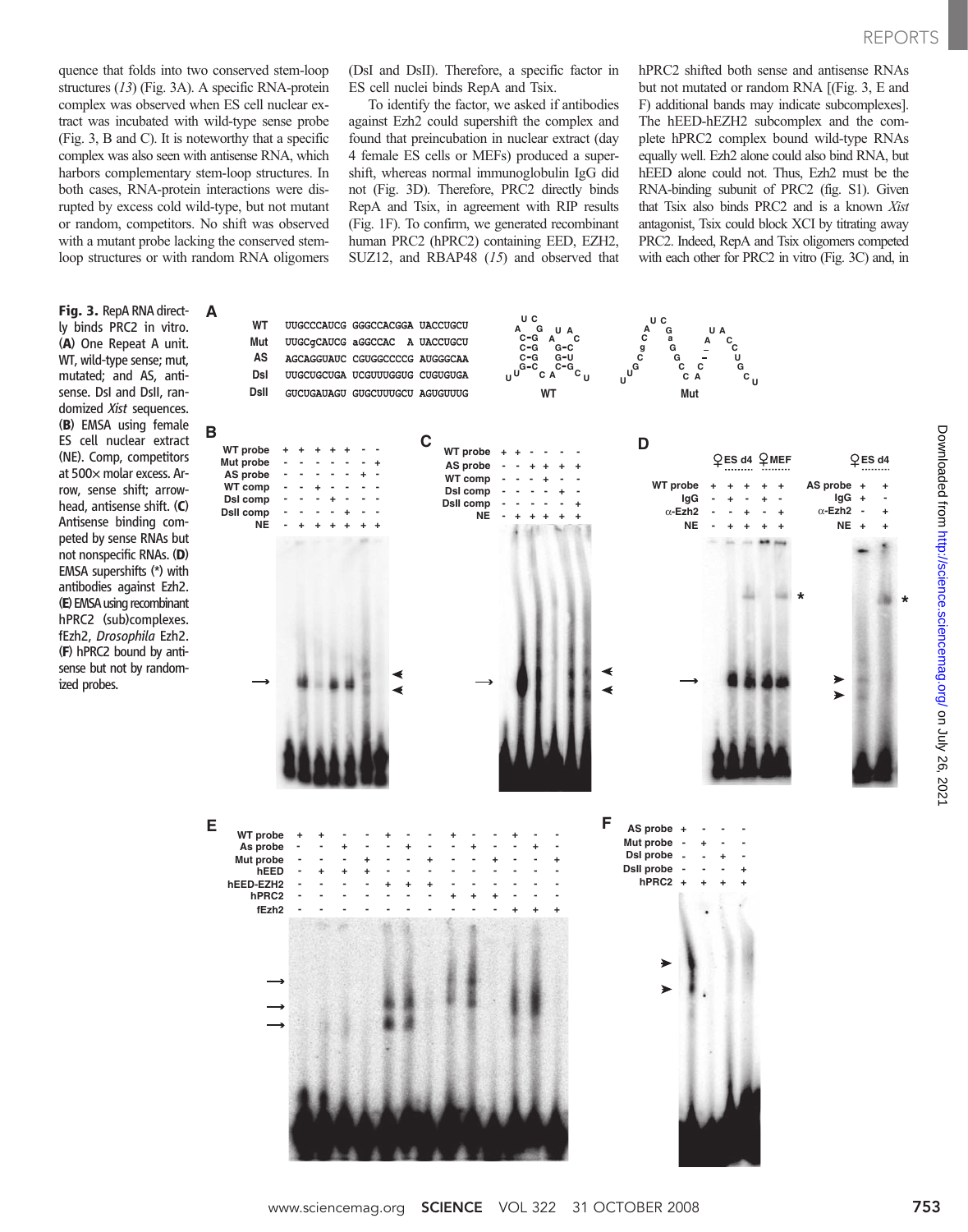## REPORTS



Knockdown

Fig. 4. RepA/PRC2 knockdowns compromise XCI initiation. (A) Xist RNA– H3-K27me3 immunoFISH in knockdown clones. ShRNA: RA, RepA. X1, Xist exon 1, Scr, scrambled control. (B) Xist and Tsix levels at indicated positions in knockdown clones. (C) ImmunoFISH: Frequency of *Xist* up-regulation (*Xist<sup>+</sup>*) and H3-K27me3 foci P pairwise comparison against Scr-12 control for and H3-K27me3 foci. P, pairwise comparison against Scr-12 control for  $Xist^+$  frequencies. (D) Embryoid body growth in shRNA clones. (E) Xist-H3-

K27me3 immunoFISH after Eed, Ezh2, or control knockdown. (F) Eed and Ezh2 mRNA levels after knockdown in  $Tsix^{\Delta t}$  ES cells. P, t test. (G) Quantitative RT-PCR of Xist RNA after indicated knockdowns. <sup>P</sup>, <sup>t</sup> test. (H) ImmunoFISH: Frequency of Xist up-regulation and H3-K27 trimethylation after indicated knockdowns. P compares Xist foci numbers in controls ("expected") versus Eed/Ezh2 knockdowns.

*P,*

-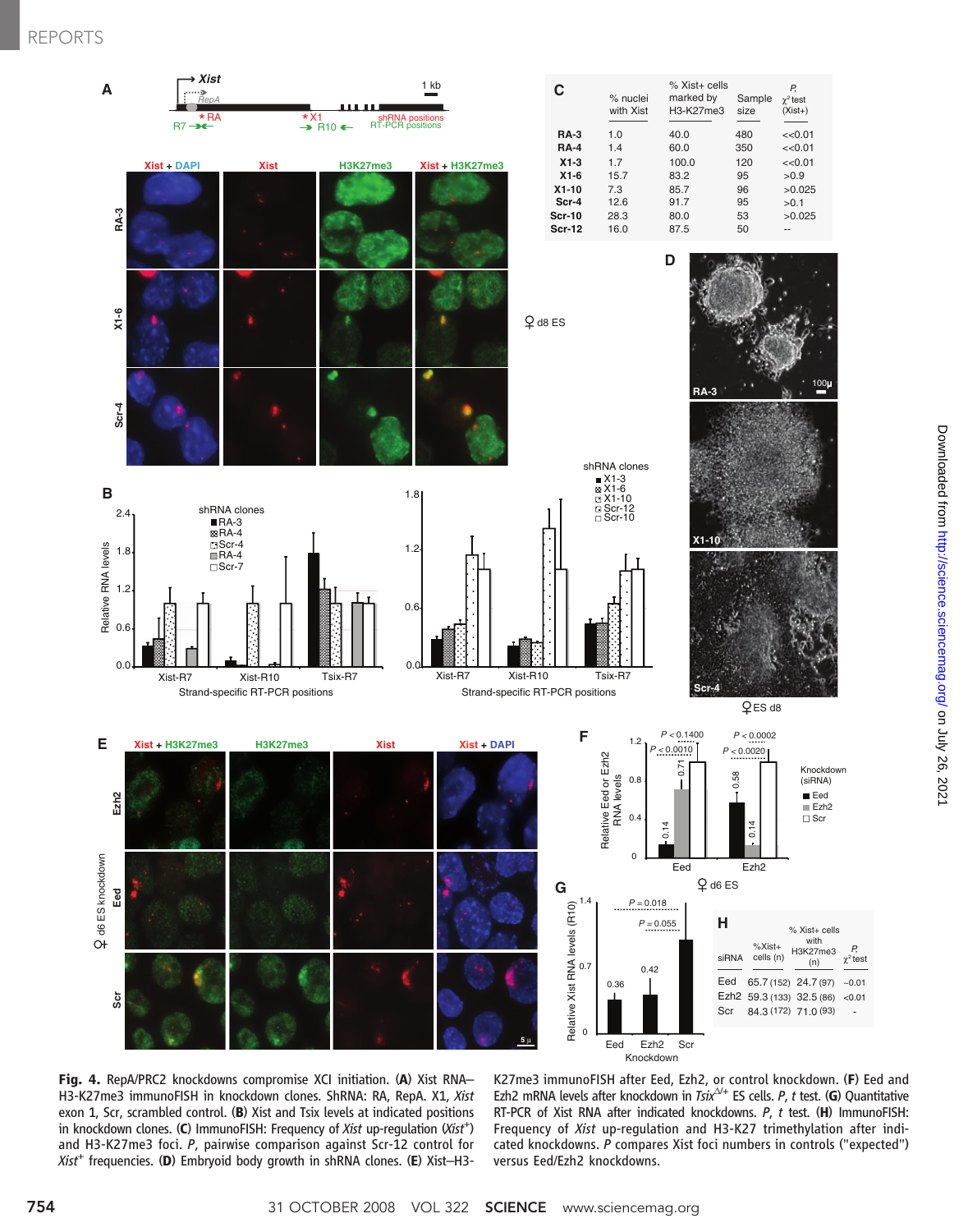the absence of Tsix in vivo  $(Tsix^{\Delta CpG/+)}$ , H3-K27me3 occurred prematurely on day 0 (Fig. 1H). We propose that RepA directly interacts with Ezh2 and that Tsix competitively inhibits this interaction. As full-length Xist also contains the Repeat A motif, it is likely that Xist RNA also directly interacts with PRC2. Consistent with this idea, PRC2 coimmunoprecipitates both 5′ and 3′ domains of Xist RNA in RIP analysis (Fig. 1, B to D).

Previously, PRC2 seemed an unlikely direct target of Xist, as one report suggested that PRC2 is recruited without Repeat A (7). However, another report showed that PRC2 recruitment drops 80 to 90% in Repeat A mutants (9). To test if RepA functions in XCI, we created female ES clones carrying short hairpin RNA (shRNA) transgenes directed against RepA (RA clones) (Fig. 4A). Because RepA and Xist overlap, shRNA against RepA could potentially affect Xist. To distinguish RepA from Xist, we created shRNA against the end

Fig. 5. PRC2 and Xi associate in the perinucleolar compartment after XCI. (A) Immunostain: Ezh2 and Suz12 concentrate around the nucleolus (B23+). (B) Ezh2 and Suz12, but not H3-K9me3, showed perinucleolar enrichment. (C) Xist RNA-Ezh2 immunoFISH. (D) Xist DNA-Ezh2 immunoFISH in Xa<sup>WT</sup>Xi<sup>∆Xist</sup> MEFs (6). (E) Summary and model.

of Xist exon 1 (X1), which does not overlap RepA. Quantitative RT-PCR confirmed knockdown efficacy and specificity [(Fig. 4B) Xist contains the R7 sequence, so it may be affected by X1 knockdown; residual R7 levels may represent RepA].

Xist induction was severely compromised when RepA was depleted in clones RA-3 and RA-4, as few Xist foci were seen on day 8 when compared with X1 and scrambled (Scr) controls (Fig. 4, A to C). Thus, RepA RNA is required for Xist up-regulation. In 100% of RA-3 and RA-4 cells lacking Xist foci, H3-K27me3 was absent on the X (Fig. 4C). In a very small minority of RA-3 and RA-4 cells that up-regulated Xist, H3-K27me3 was also compromised, which indicated PRC2 recruitment defects—high Xist levels notwithstanding. Consistent with the failure of XCI, RepA-shRNA clones showed extremely poor embryoid body differentiation in contrast to controls (Fig. 4D). X1 clones showed an intermediate phenotype, consistent with intermediate expression of Xist. Although the X1 region is dispensable for silencing and localization (13), its knockdown could affect overall Xist stability and might explain the intermediate phenotype. We conclude that RepA RNA functions not only in Xist transactivation but also in H3-K27 methylation and XCI.

We next examined whether knocking down PRC2 subunits might have similar effects. Indeed, Eed and Ezh2 knockdown in day 6 female embryoid body led to significant reductions in Xist and H3-K27me3 foci (Fig. 4, E to H). Therefore, PRC2 also plays a role in Xist upregulation and XCI. Consistent with previous studies (16, 17), among  $Xist^+$  cells, PRC2 deficiency did not abrogate gene silencing (fig. S2), possibly because of functional redundancy of PRC2 and PRC1 (17). By our data (Figs. 1H and 4), the primary effect of the RepA-PRC2 knockdowns may be abrogation of preemptive H3- K27me3 on Xist, an event hypothesized to be

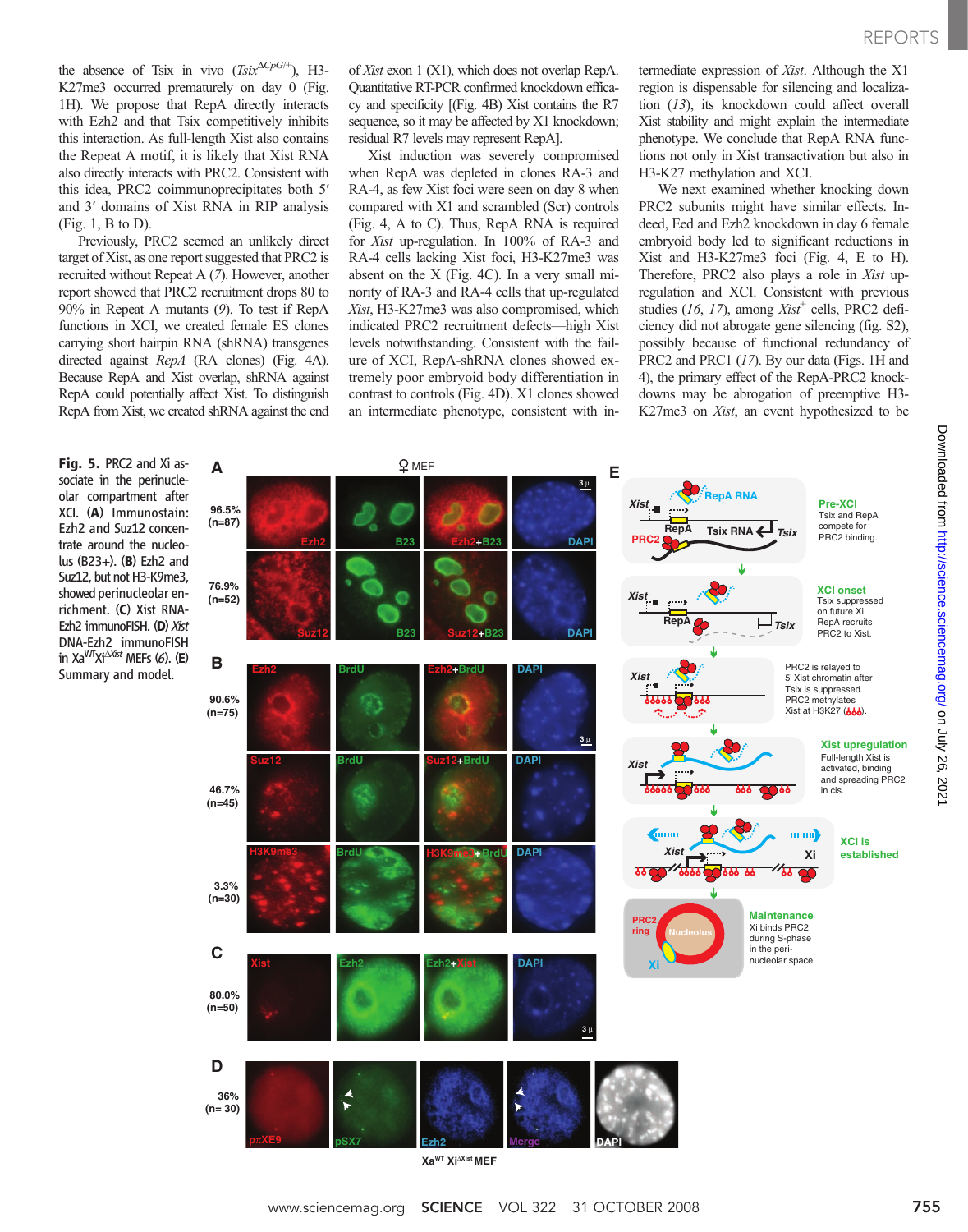### REPORTS

necessary for Xist induction (11). Therefore, RepA-PRC2 complex may act during XCI, firstly by inducing H3-K27me3 at Xist for its transactivation and secondly by enabling spread of H3-K27me3 along the Xi.

Given the importance of PRC2, it is odd that Xi is decorated by PRC2 only during initiation of XCI, though it stably retains H3-K27me3 thereafter  $(7, 8)$ . Given the hypothesis that Xi's epigenetic state is maintained by visiting a perinucleolar compartment during S phase (6), we wondered if PRC2 association during the maintenance phase may be likewise compartmentalized and transient. Indeed, we observed high levels of Ezh2 and Suz12 in this late-replicating perinucleolar compartment (Fig. 5, A and B), to which  $~80\%$ of Xi is associated in MEFs (Fig. 5C). When Xi has Xist deleted after XCI (Xa<sup>WT</sup>Xi<sup> $\Delta$ Xist</sup>), the chromosome fails to relocalize to this compartment (6). In such cells, we observed that perinucleolar localization and H3-K27me3 were abolished (Fig. 5D) (6), which supports the idea that Xi in post-XCI cells associates with PRC2 and maintains H3- K27me3 by visiting the perinucleolar compartment during DNA replication.

In summary, we have discovered a small noncoding RNA (ncRNA) that is required to target PRC2 to a specific locus. Long suspected (18), an RNA cofactor may explain why no DNA binding subunit for mammalian Polycomb has emerged so far. Ezh2 is apparently the RNA binding PRC2 subunit. For XCI, the data provide new insight into how silencing is initiated on Xi (Fig. 5E). Given Tsix's established role as Xist antagonist  $(3)$ , ability to bind PRC2 and to

compete with RepA (Fig. 3), and molar excess over Xist, we propose that Tsix prevents RepA-PRC2 action in pre-XCI cells by titrating RepA away from PRC2, by blocking RepA-PRC2 transfer to chromatin, or by preventing PRC2 catalysis. The last two possibilities may explain why RepA-PRC2 interactions in males do not induce H3-K27me3 (Fig. 1D). In our model, when Tsix is down-regulated on the future Xi, RepA productively engages PRC2, methylates the Xist promoter in cis, and enables Xist transactivation. In support of this, abolishing Tsix (Tsix $\Delta C_p G^{(+)}$ ) results in premature H3-K27 trimethylation (Fig. 1C) and elevated Xist levels (11). Full-length Xist also binds PRC2 (Fig. 1), so the spread of Xist RNA along Xi could distribute PRC2 and H3-K27me3 throughout the chromosome. As ectopic Xist transgenes are known to spread autosomal silencing (13), our data imply that Xistperhaps RepA itself (Fig. 1)—serves as a nucleation center. After XCI, Xi maintains its association with PRC2 by means of the perinucleolar compartment in a RepA- and Xist-dependent manner. With evidence that RNA interference is required to localize Xist and target H3-K27me3 (19), involvement of small RNAs and RNA interference proteins may also be considered. Because another ncRNA ("HOTAIR") was recently identified in connection with PRC2 at a human HOX locus (20), RNA cofactors may emerge as universal requirements for Polycomb targeting.

#### References and Notes

1. C. J. Brown et al., Cell 71, 527 (1992). 2. G. D. Penny, G. F. Kay, S. A. Sheardown, S. Rastan,

- 3. J. T. Lee, N. Lu, Cell 99, 47 (1999).
- 4. C. M. Clemson, J. A. McNeil, H. Willard, J. B. Lawrence, J. Cell Biol. 132, 259 (1996).
- 5. J. C. Lucchesi, W. G. Kelly, B. Panning, Annu. Rev. Genet. 39, 615 (2005).
- 6. L. F. Zhang, K. D. Huynh, J. T. Lee, Cell 129, 693 (2007).
- 7. K. Plath et al., Science 300, 131 (2003).
- 8. 1. Silva et al., Dev. Cell 4, 481 (2003).
- 9. A. Kohlmaier et al., PLoS Biol. 2, E171 (2004).
- 10. L. Ringrose, R. Paro, Annu. Rev. Genet. 38, 413 (2004).
- 11. B. K. Sun, A. M. Deaton, J. T. Lee, Mol. Cell 21, 617 (2006).
- 12. B. D. Hendrich, C. J. Brown, H. F. Willard, Hum. Mol. Genet. 2, 663 (1993).
- 13. A. Wutz, T. P. Rasmussen, R. Jaenisch, Nat. Genet. 30, 167 (2002).
- 14. T. Sado, Z. Wang, H. Sasaki, E. Li, Development 128, 1275 (2001).
- 15. N. J. Francis, A. J. Saurin, Z. Shao, R. E. Kingston, Mol. Cell 8, 545 (2001).
- 16. S. Kalantry, T. Magnuson, PLoS Genet. 2, e66 (2006).
- 17. S. Schoeftner et al., EMBO J. 25, 3110 (2006).
- 18. S. Schmitt, R. Paro, Genome Biol. 7, 218 (2006).
- 19. Y. Ogawa, B. K. Sun, J. T. Lee, Science 320, 1336 (2008).
- 20. J. L. Rinn et al., Cell 129, 1311 (2007).
- 21. We thank R. Spencer and Y. Jeon for unpublished data and technical advice and Y. Ogawa for critical reading of the manuscript. Grant support: Massachusetts General Hospital Fund for Medical Discovery (J.Z.), NSF predoctoral award (J.A.E.), Jane Coffin Childs Fellowship (J.J.S.), and NIH-R01GM58839 (J.T.L.). J.T.L. is an Investigator of the HHMI. The transcript "RepA" for Repeat A has GenBank accession number FJ361197.

#### Supporting Online Material

www.sciencemag.org/cgi/content/full/322/5902/750/DC1 Materials and Methods Figs. S1 and S2 References

10 July 2008; accepted 19 September 2008 10.1126/science.1163045

## Deletion of *Trpm7* Disrupts Embryonic Development and Thymopoiesis Without Altering  $Mg^{2+}$  Homeostasis

Jie Jin,<sup>1,2</sup>\* Bimal N. Desai,<sup>1</sup>\* Betsy Navarro,<sup>1</sup> Adriana Donovan,<sup>2</sup> Nancy C. Andrews,<sup>2,3</sup> David E. Clapham<sup>1</sup>†

The gene transient receptor potential-melastatin-like 7 (Trpm7) encodes a protein that functions as an ion channel and a kinase. TRPM7 has been proposed to be required for cellular Mg<sup>2+</sup> homeostasis in vertebrates. Deletion of mouse Trpm7 revealed that it is essential for embryonic development. Tissue-specific deletion of Trpm7 in the T cell lineage disrupted thymopoiesis, which led to a developmental block of thymocytes at the double-negative stage and a progressive depletion of thymic medullary cells. However, deletion of *Trpm7* in T cells did not affect acute uptake of Mg<sup>2+</sup> or the maintenance of total cellular  $Mg^{2+}$ . Trpm7-deficient thymocytes exhibited dysregulated synthesis of many growth factors that are necessary for the differentiation and maintenance of thymic epithelial cells. The thymic medullary cells lost signal transducer and activator of transcription 3 activity, which accounts for their depletion when Trpm7 is disrupted in thymocytes.

the transient receptor potential (TRP) superfamily comprises cation-permeant ion channels that have diverse functions  $(1-3)$ . TRPM7  $(1, 2)$  and TRPM6  $(4, 5)$  proteins also contain a C-terminal kinase domain (6). TRPM7 is expressed in all examined cell types (3) and mediates the outwardly rectifying  $Mg^{2+}$ -inhibitable

current (MIC) (7). TRPM6 and TRPM7 exhibit nearly identical current-voltage (I-V) relations, conducting only a few pA of inward current at physiological pH levels  $(1, 2, 8, 9)$ .

A chicken DT-40 B cell line targeted for Trpm7 gene disruption was reported to require high concentrations of extracellular  $Mg^{2+}$  (10 mM) for survival (10). Given the permeability of TRPM7 to  $Mg^{2+}$ , the results have been interpreted to indicate that TRPM7 was critical for cellular  $Mg^{2+}$ homeostasis in vertebrates. A role for TRPM7 in vertebrate development was suggested by a Danio rerio Trpm7 mutant that exhibited abnormal skeletogenesis and melanophore development, but whether this developmental defect is related to  $Mg^{2+}$  homeostasis remains unclear (11).

We generated multiple mouse lines with a targeted deletion of the Trpm7 gene (fig. S1A) (12). Mouse lines with disruption of Trpm7 in all tissues (global deletion), generated using three different approaches, did not yield any live Trpm7<sup>null/null</sup> animals. Mendelian ratios of littermate genotypes indicated that  $Trpm7^{null/null}$ 

\*These authors contributed equally to this work. †To whom correspondence should be addressed. E-mail: dclapham@enders.tch.harvard.edu

N. Brockdorff, Nature 379, 131 (1996).

<sup>&</sup>lt;sup>1</sup>Department of Cardiology, Howard Hughes Medical Institute, Children's Hospital Boston, and Department of Neurobiology, Harvard Medical School, Enders Building 1309, 320 Longwood Avenue, Boston, MA 02115, USA. <sup>2</sup> Division of Hematology and Oncology, Children's Hospital Boston, Karp Family Building 8-125A, Boston, MA 02115, USA. <sup>3</sup>Department of Pediatrics and Department of Pharmacology and Cancer Biology, Duke University School of Medicine, Durham, NC 27702, USA.